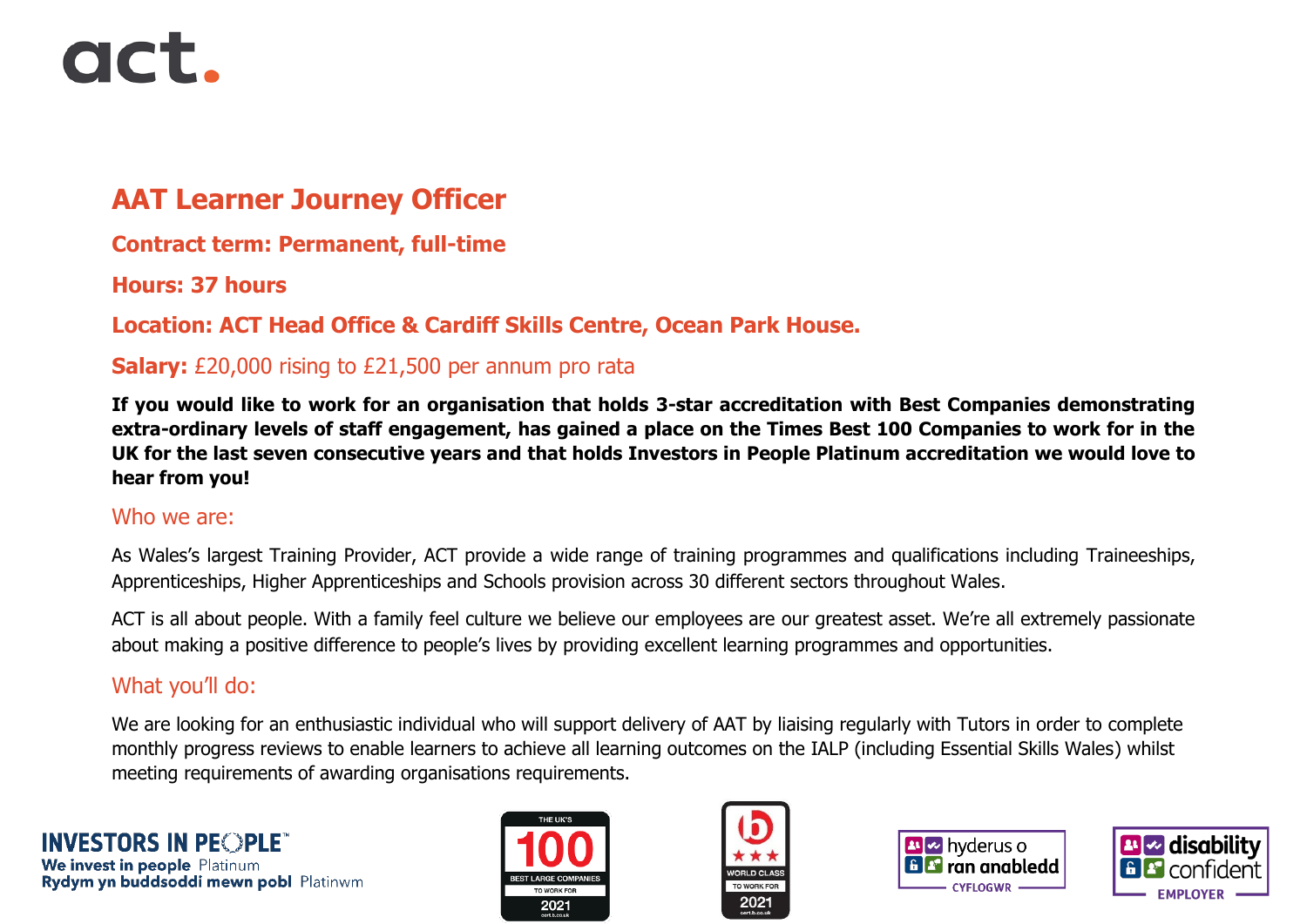The role is based at ACT Head Office & Cardiff Skills Centre, Ocean Park House and will be directly line managed by the Accounting & Education Development Route Manager.

ACT is committed to promoting the Welsh language for both staff and learners, and whilst it is not considered essential criteria, the ability to speak Welsh is desirable for this role.

#### What we offer:

- Generous holiday package (up to 45 days per year)
- Annual salary increases
- Healthcare cash plan
- Contributory pension scheme
- Life assurance
- Car uplifts (where applicable)
- Wellbeing initiatives including access to in-house counselling
- Employee voice initiatives including a staff council
- Flexible and hybrid working options (where applicable)
- Annual team building events
- Four paid volunteering days per year
- Length of service and birthday rewards
- Staff recognition awards
- Complimentary tea and coffee
- Excellent learning & development and CPD opportunities
- Formal coaching and mentoring opportunities
- E-learning platform available to all staff









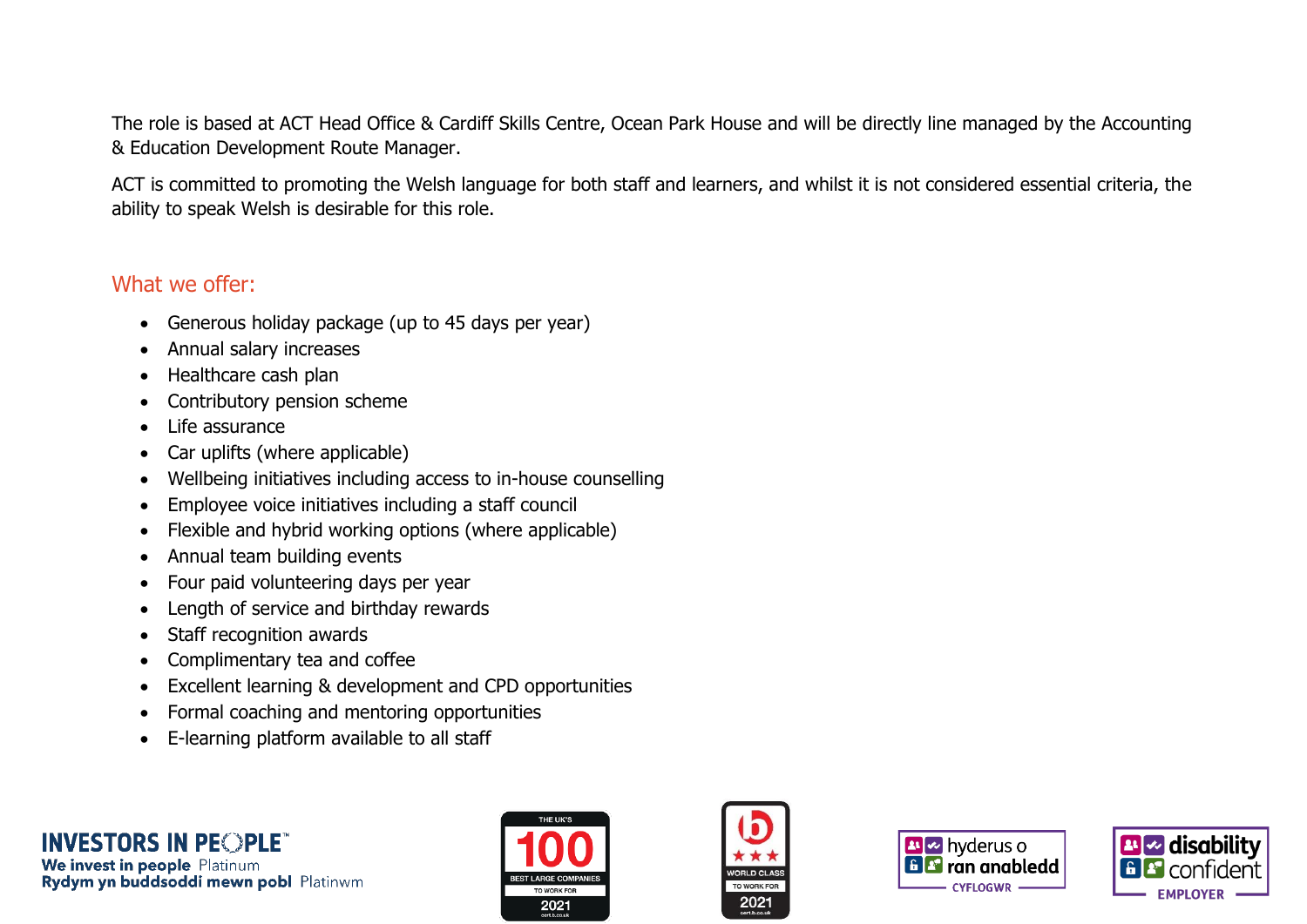#### What you are responsible for:

- Support delivery of AAT by liaising regularly with tutors in order to complete monthly progress reviews to enable learners to achieve all learning outcomes on the IALP (including Essential Skills Wales) whilst meeting requirements of awarding organisations, Welsh Government, Estyn Common Inspection Framework and ACT.
- Use the Vision system to manage own caseload effectively to ensure accuracy of all data and all ACT and Welsh Government requirements are being met.
- Deliver, record and continually update the learning journey paperwork (initial assessments, ILPs, induction and reviews) to ensure a meaningful learner experience in line with ACT and Welsh Government requirements.
- Follow the departmental IQA procedures to ensure good quality of delivery and progress of qualifications that meet awarding organisation requirements.
- Ensure all relevant Welsh Government and ACT administrative paperwork is completed accurately and promptly.
- Maintain own CPD by attending sector, awarding body and internal training.
- Contribute towards development of curriculum and strategic plans.
- Communicate regularly and professionally with employers to maintain good relationships and engagement in the learning process. Develop links with employers to promote new business as appropriate. Act as a conduit between employers and ACT ensuring that all business leads are referred to the appropriate ACT nominee. Recruit new learners as agreed with Line Manager.
- Engage effectively with employers to keep them involved in the learner journey and to encourage further starts within the organisation. Also to promote the whole range of ACT services to facilitate cross selling.
- Ensure learners well being by carrying our health and safety monitoring and following safeguarding procedures.







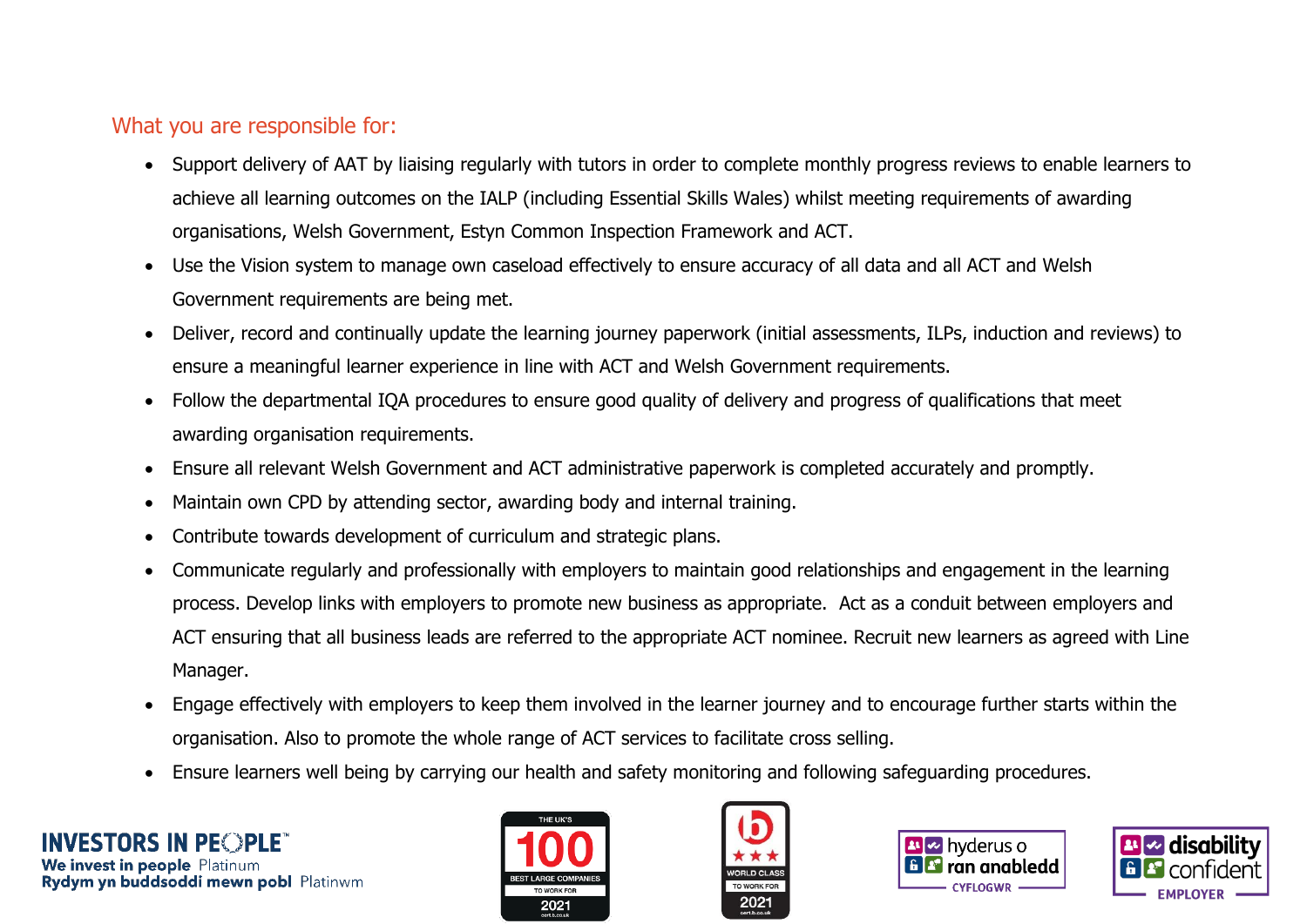- Communicate effectively with the team and management including checking and responding to e-mails, updating calendars, attending meetings and staff training events.
- Take part in, support and carry out actions from quality processes e.g. quality observation, audit, learner feedback.
- Demonstrate commitment to learners, their learning, safety and well-being by taking account their current level and making them aware of progression options.
- Use evidence and research to improve practice.
- Plan and deliver effective learning, teaching and assessment by using a range of methods including digital to effectively enhance the learning process.
- Build positive and collaborative relationships with learners, colleagues, employers and others as appropriate.
- Enable learners to share responsibility for their own learning/assessment and empower them to set challenging goals and targets and to evaluate their own progress.
- To adhere to and promote ACT's environmental and sustainability practices.
- Responsible for adhering to all GDPR (General Data Protection Regulations) legislation in respect of all learners, clients and colleagues.
- To adhere to and promote ACT's environmental practices.
- Any other duties as requested by your Manager, which may be necessary from time to time.









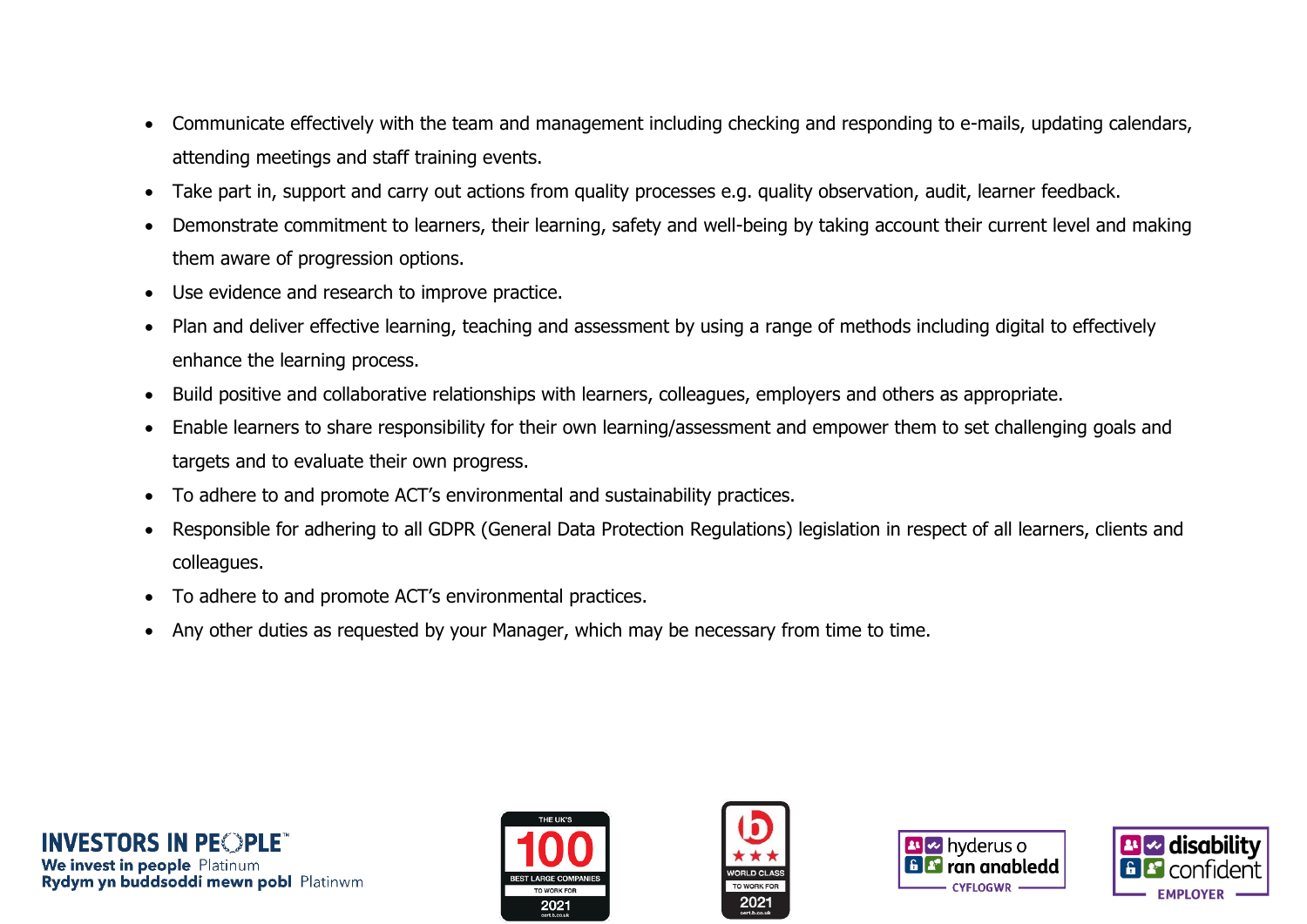#### Personal and other duties and responsibilities:

- Demonstrate dignity, courtesy and respect towards others.
- Critically reflect on own values, knowledge and skills to improve learning.
- To actively keep updated with the company's services and programmes.
- Maintain CPD by attending training events, courses, meetings, workshops and seminars to keep abreast of subject/vocational area to not only develop yourself but also the company.
- To demonstrate clear written and verbal communication skills including report writing skills.
- To be highly self-motivated and organised.
- To ensure effective customer care skills.
- A recognition and regard for observing confidentiality.
- The capacity to work as part of a team.
- An ability to work on own initiative and meet set timescales.
- General housekeeping duties.
- To display ACT core values at all times.









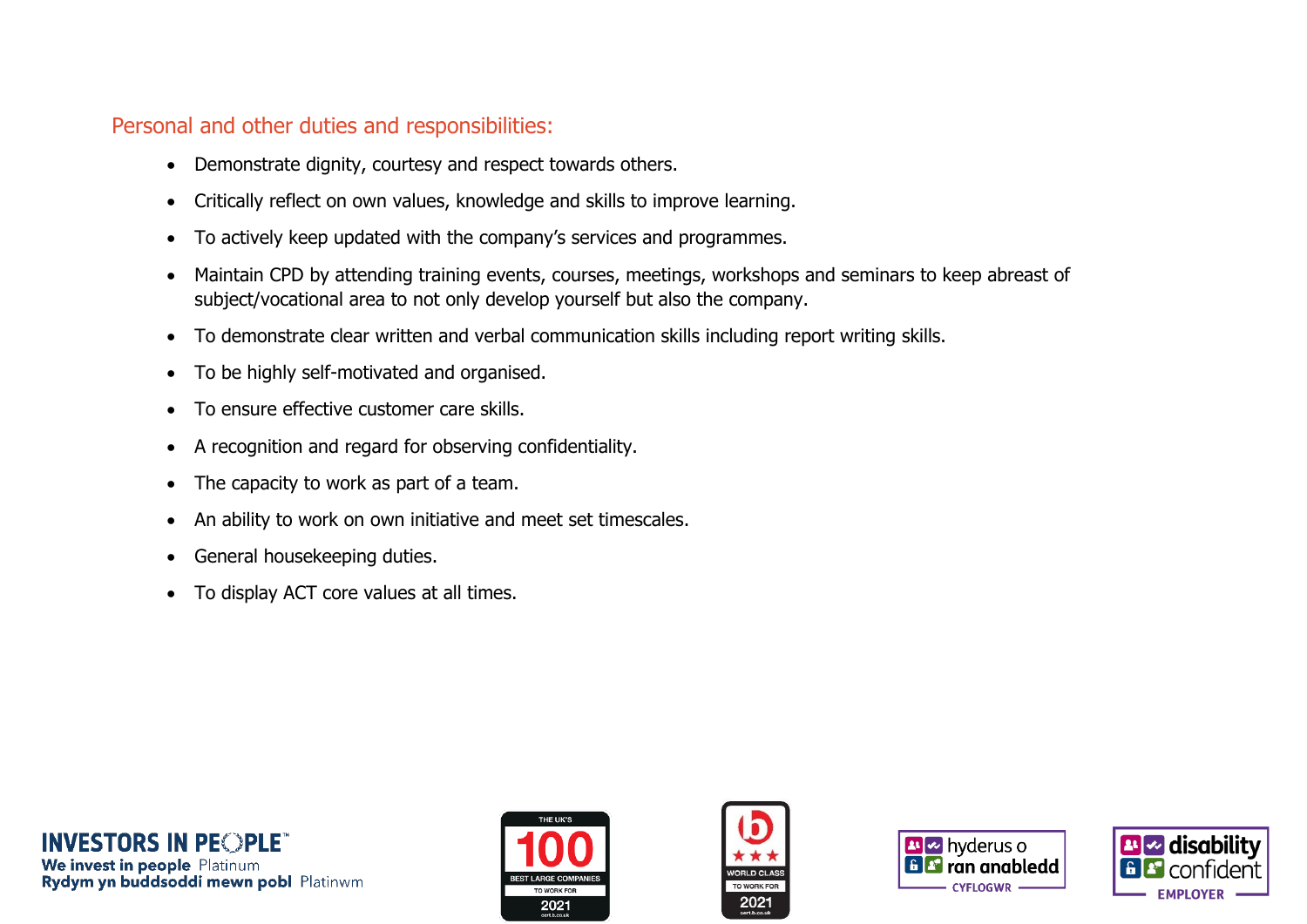#### Person Specification

#### What we are looking for:

|                                | Assessment<br>Method |                                             | Essential                                                                                                      | Assessment Method |                                             | Desirable     |
|--------------------------------|----------------------|---------------------------------------------|----------------------------------------------------------------------------------------------------------------|-------------------|---------------------------------------------|---------------|
| Experience                     | A                    | Application                                 | Experience of working within the training sector.                                                              | A                 | Application/<br>Interview                   |               |
|                                | B                    | Application                                 | Experience of dealing with customers face to face and<br>remotely.                                             |                   |                                             |               |
| Qualifications &<br>Knowledge  | A                    | Application/<br>Certificate<br>verification | Minimum of 5 GCSE's, C and above to include Maths<br>and English.                                              | A                 | Application/<br>Certificate<br>verification |               |
| <b>Skills &amp; Attributes</b> | A                    | <b>Interview</b>                            | Creative and passionate for training/learning                                                                  | A                 | Interview                                   | Welsh speaker |
|                                | в                    | Interview                                   | Ability to develop others                                                                                      |                   |                                             |               |
|                                | C                    | Interview                                   | Proven track record of meeting targets                                                                         |                   |                                             |               |
|                                | D                    | Interview                                   | Excellent written and verbal communication skills                                                              |                   |                                             |               |
|                                | Е                    | Interview                                   | Well organised                                                                                                 |                   |                                             |               |
|                                | F                    | Interview                                   | Excellent IT skills with programmes such as Microsoft<br>Office, Word and Excel                                |                   |                                             |               |
|                                | G                    | Interview                                   | Willingness and ability to be flexible and go above and<br>beyond as and when needed                           |                   |                                             |               |
|                                | н                    | Interview                                   | Team player with ability to work on own initiative                                                             |                   |                                             |               |
|                                |                      | Interview                                   | Willingness to undertake personal & professional<br>development in relation to your role and business<br>needs |                   |                                             |               |
| Personal Qualities             | A                    | <b>Interview</b>                            | To uphold ACT Values                                                                                           |                   |                                             |               |
| Other                          | A                    | Interview                                   | Hold a full U.K. driving licence and access to vehicle                                                         |                   |                                             |               |

Have you got what it takes? [https://www.irishrcloud.co.uk/recruit/application/apply.aspx?cid=527-9B7AAB5D-](https://www.irishrcloud.co.uk/recruit/application/apply.aspx?cid=527-9B7AAB5D-403A-4465-A6FE-A54AB5AF32C9&VacancyID=21336-B505DE12-EBEB-44BB-9C13-CC2968FDA67F)[403A-4465-A6FE-A54AB5AF32C9&VacancyID=21336-B505DE12-EBEB-44BB-9C13-CC2968FDA67F](https://www.irishrcloud.co.uk/recruit/application/apply.aspx?cid=527-9B7AAB5D-403A-4465-A6FE-A54AB5AF32C9&VacancyID=21336-B505DE12-EBEB-44BB-9C13-CC2968FDA67F)